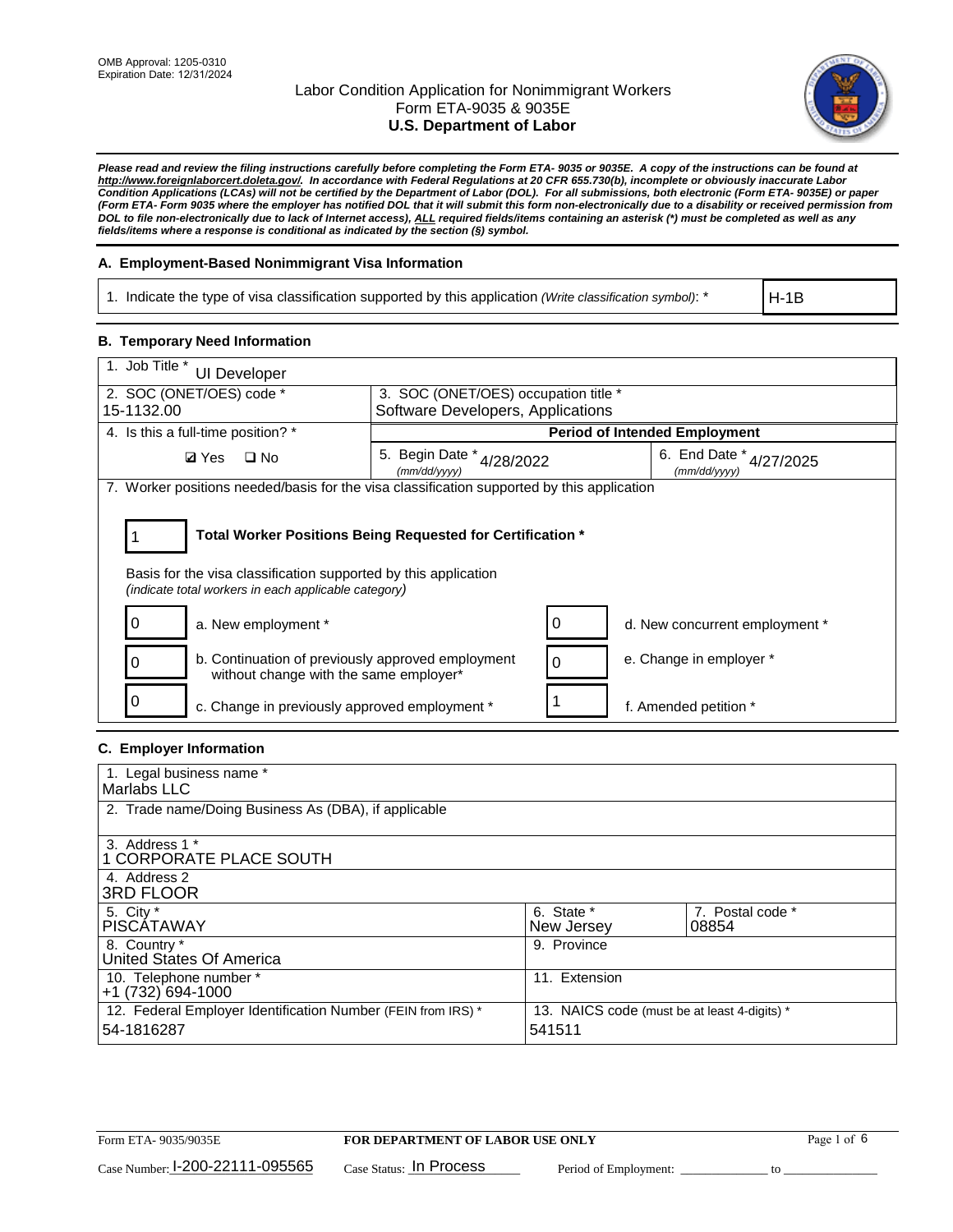

### **D. Employer Point of Contact Information**

**Important Note**: The information contained in this Section must be that of an employee of the employer who is authorized to act on behalf of the employer in labor certification matters. The information in this Section must be different from the agent or attorney information listed in Section E, unless the attorney is an employee of the employer.

| 1. Contact's last (family) name *               | 2. First (given) name * |                          | 3. Middle name(s)         |
|-------------------------------------------------|-------------------------|--------------------------|---------------------------|
| Vidyadharan                                     | Sanjay                  |                          |                           |
| 4. Contact's job title *<br>Chief Legal Officer |                         |                          |                           |
| 5. Address 1 *<br>1 CORPORATE PLACE SOUTH       |                         |                          |                           |
| 6. Address 2<br><b>3RD FLOOR</b>                |                         |                          |                           |
| 7. City *<br><b>PISCÁTAWAY</b>                  |                         | 8. State *<br>New Jersey | 9. Postal code *<br>08854 |
| 10. Country *<br>United States Of America       |                         | 11. Province             |                           |
| 12. Telephone number *                          | 13. Extension           | 14. E-Mail address       |                           |
| +1 (732) 694-1000                               | 1600                    | sanjay@marlabs.com       |                           |

## **E. Attorney or Agent Information (If applicable)**

**Important Note**: The employer authorizes the attorney or agent identified in this section to act on its behalf in connection with the filing of this application.

| 1. Is the employer represented by an attorney or agent in the filing of this application? *<br>If "Yes," complete the remainder of Section E below. |                         | $\square$ Yes | <b>ØNo</b>                    |                   |                                                      |  |
|-----------------------------------------------------------------------------------------------------------------------------------------------------|-------------------------|---------------|-------------------------------|-------------------|------------------------------------------------------|--|
| 2. Attorney or Agent's last (family) name §                                                                                                         | 3. First (given) name § |               |                               | 4. Middle name(s) |                                                      |  |
| 5. Address 1 §                                                                                                                                      |                         |               |                               |                   |                                                      |  |
| 6. Address 2                                                                                                                                        |                         |               |                               |                   |                                                      |  |
| 7. City §                                                                                                                                           |                         | 8. State §    |                               |                   | 9. Postal code §                                     |  |
| 10. Country §                                                                                                                                       |                         | 11. Province  |                               |                   |                                                      |  |
| 12. Telephone number §                                                                                                                              | 13. Extension           |               | 14. E-Mail address            |                   |                                                      |  |
| 15. Law firm/Business name §                                                                                                                        |                         |               | 16. Law firm/Business FEIN §  |                   |                                                      |  |
| 17. State Bar number (only if attorney) §                                                                                                           |                         |               | standing (only if attorney) § |                   | 18. State of highest court where attorney is in good |  |
| 19. Name of the highest State court where attorney is in good standing (only if attorney) §                                                         |                         |               |                               |                   |                                                      |  |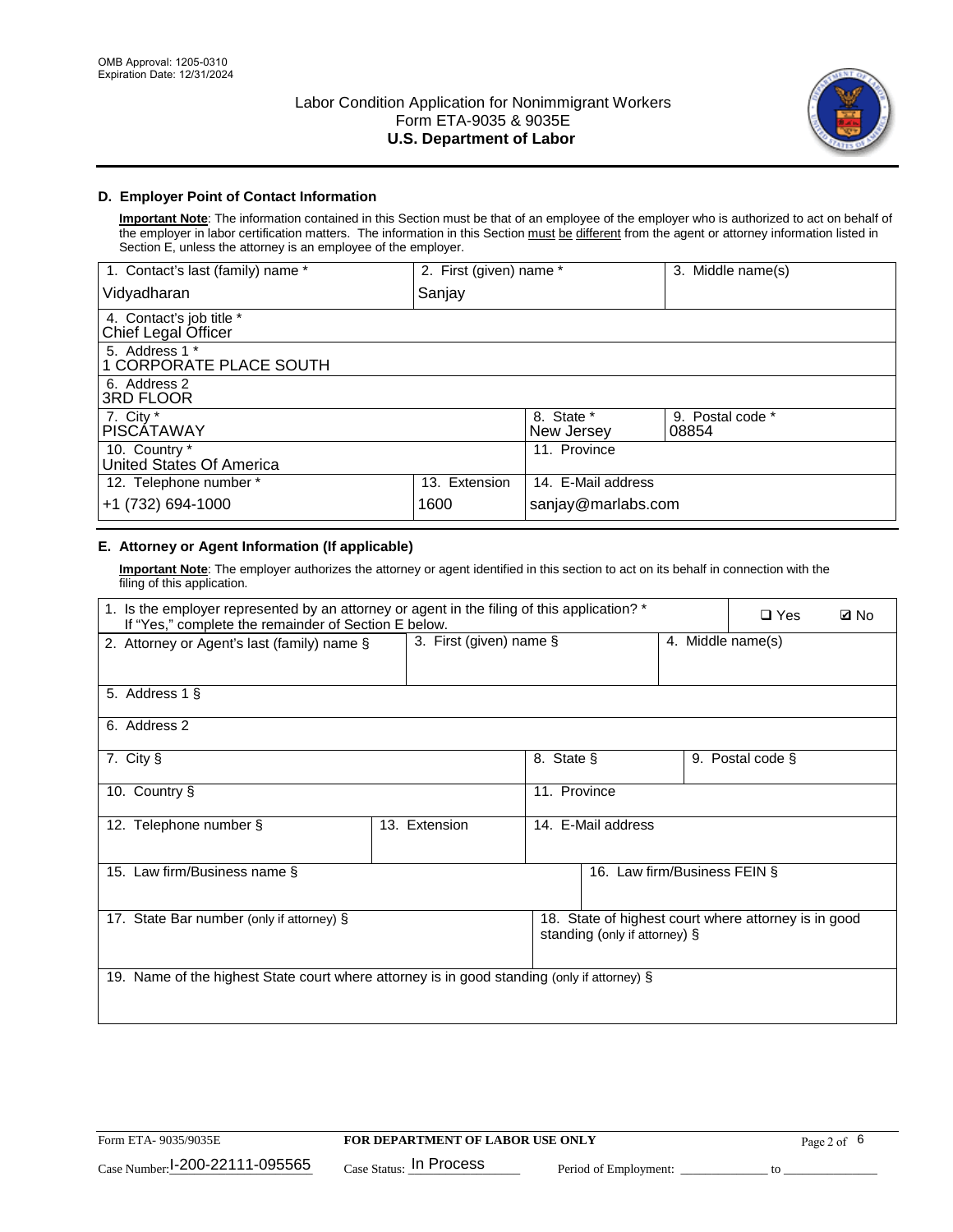

#### **F. Employment and Wage Information**

**Important Note**: The employer must define the intended place(s) of employment with as much geographic specificity as possible. Each intended place(s) of employment listed below must be the worksite or physical location where the work will actually be performed and cannot be a P.O. Box. The employer must identify all intended places of employment, including those of short duration, on the LCA. 20 CFR 655.730(c)(5). If the employer is submitting this form non-electronically and the work is expected to be performed in more than one location, an attachment must be submitted in order to complete this section. An employer has the option to use either a single Form ETA-9035/9035E or multiple forms to disclose all intended places of employment. If the employer has more than ten (10) intended places of employment at the time of filing this application, the employer must file as many additional LCAs as are necessary to list all intended places of employment. See the form instructions for further information about identifying all intended places of employment.

#### a.*Place of Employment Information* 1

|                            | 1. Enter the estimated number of workers that will perform work at this place of employment under<br>the LCA.*                 |  |                                          |                      |                          |              |
|----------------------------|--------------------------------------------------------------------------------------------------------------------------------|--|------------------------------------------|----------------------|--------------------------|--------------|
|                            | 2. Indicate whether the worker(s) subject to this LCA will be placed with a secondary entity at this<br>place of employment. * |  |                                          |                      | <b>Ø</b> Yes             | $\square$ No |
|                            | 3. If "Yes" to question 2, provide the legal business name of the secondary entity. §                                          |  |                                          |                      |                          |              |
| Paychex                    |                                                                                                                                |  |                                          |                      |                          |              |
|                            | 4. Address 1 *<br>355 Davies Ave, Apt 4                                                                                        |  |                                          |                      |                          |              |
|                            | 5. Address 2                                                                                                                   |  |                                          |                      |                          |              |
|                            | 6. City $*$<br>7. County *<br>West Henrietta<br>Monroe<br>8. State/District/Territory *<br>9. Postal code *                    |  |                                          |                      |                          |              |
|                            | <b>New York</b>                                                                                                                |  | 14586                                    |                      |                          |              |
|                            | 10. Wage Rate Paid to Nonimmigrant Workers *                                                                                   |  | 10a. Per: (Choose only one)*             |                      |                          |              |
|                            | □ Hour □ Week □ Bi-Weekly □ Month □ Year<br>From $\frac{1}{3}$ 79300 00 To: $\frac{1}{3}$                                      |  |                                          |                      |                          |              |
|                            | 11. Prevailing Wage Rate *                                                                                                     |  | 11a. Per: (Choose only one)*             |                      |                          |              |
|                            | 79227 00<br>$\mathcal{S}$                                                                                                      |  | □ Hour □ Week □ Bi-Weekly □ Month ☑ Year |                      |                          |              |
|                            | Questions 12-14. Identify the source used for the prevailing wage (PW) (check and fully complete only one): *                  |  |                                          |                      |                          |              |
| 12.<br>$\Box$              | A Prevailing Wage Determination (PWD) issued by the Department of Labor                                                        |  |                                          |                      | a. PWD tracking number § |              |
| 13.                        | A PW obtained independently from the Occupational Employment Statistics (OES) Program                                          |  |                                          |                      |                          |              |
| $\boldsymbol{\mathcal{V}}$ | a. Wage Level (check one): §                                                                                                   |  |                                          | b. Source Year §     |                          |              |
|                            | பெ<br>$\square$ $\square$<br>□⊥<br>$\Box$ IV<br>$\Box$ N/A                                                                     |  |                                          | 7/1/2021 - 6/30/2022 |                          |              |
| 14.                        | A PW obtained using another legitimate source (other than OES) or an independent authoritative source                          |  |                                          |                      |                          |              |
|                            | a. Source Type (check one): §<br>$\Box$ CBA<br>$\Box$ DBA<br>$\square$ SCA<br>$\Box$ Other/ PW Survey                          |  |                                          | b. Source Year §     |                          |              |
|                            | c. If responded "Other/ PW Survey" in question 14.a, enter the name of the survey producer or publisher §                      |  |                                          |                      |                          |              |
|                            | d. If responded "Other/ PW Survey" in question 14.a, enter the title or name of the PW survey §                                |  |                                          |                      |                          |              |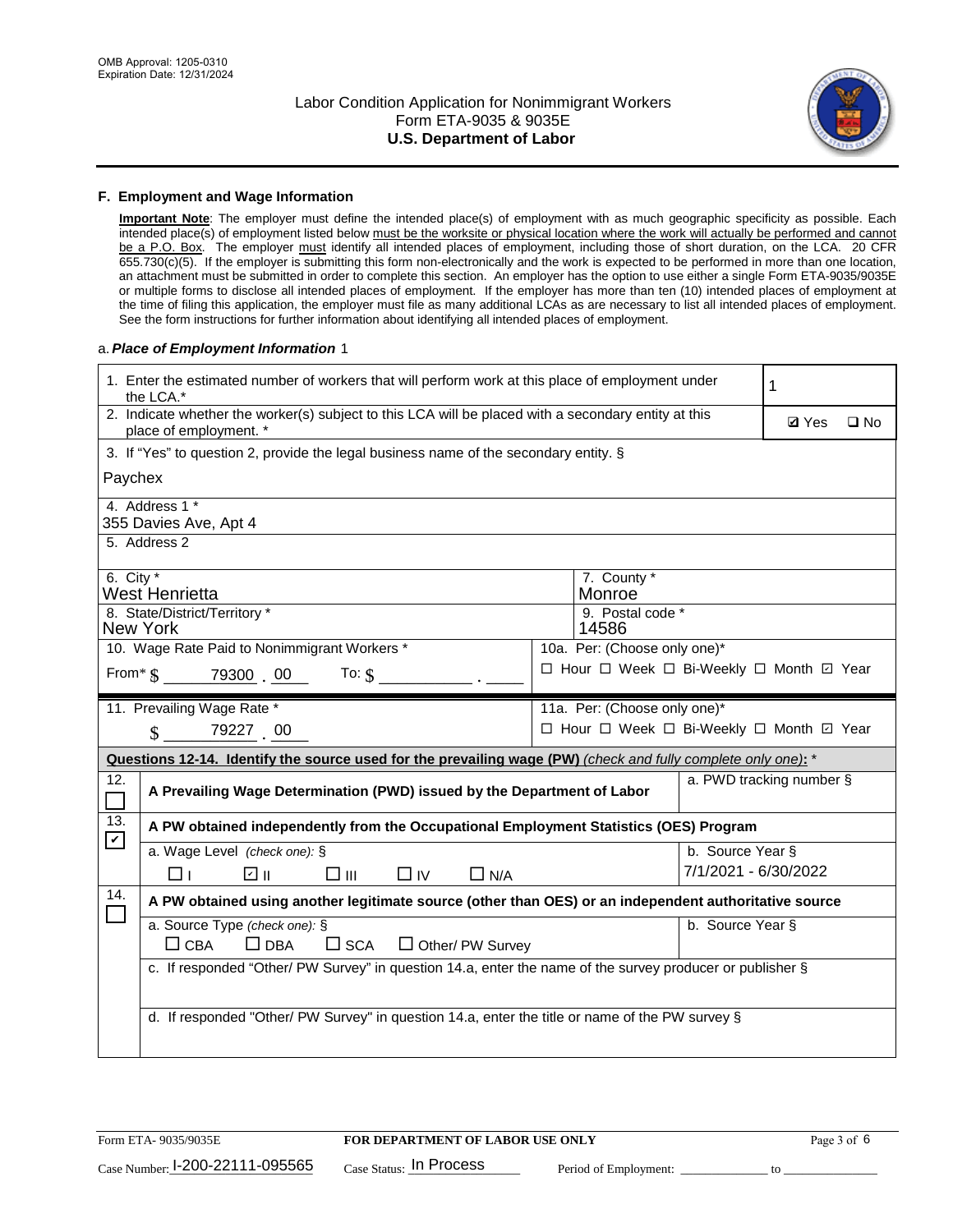

## **G. Employer Labor Condition Statements**

! *Important Note:* In order for your application to be processed, you MUST read Section G of the Form ETA-9035CP - General Instructions for the 9035 & 9035E under the heading "Employer Labor Condition Statements" and agree to all four (4) labor condition statements summarized below:

- (1) **Wages:** The employer shall pay nonimmigrant workers at least the prevailing wage or the employer's actual wage, whichever is higher, and pay for non-productive time. The employer shall offer nonimmigrant workers benefits and eligibility for benefits provided as compensation for services on the same basis as the employer offers to U.S. workers. The employer shall not make deductions to recoup a business expense(s) of the employer including attorney fees and other costs connected to the performance of H-1B, H-1B1, or E-3 program functions which are required to be performed by the employer. This includes expenses related to the preparation and filing of this LCA and related visa petition information. 20 CFR 655.731;
- (2) **Working Conditions:** The employer shall provide working conditions for nonimmigrants which will not adversely affect the working conditions of workers similarly employed. The employer's obligation regarding working conditions shall extend for the duration of the validity period of the certified LCA or the period during which the worker(s) working pursuant to this LCA is employed by the employer, whichever is longer. 20 CFR 655.732;
- (3) **Strike, Lockout, or Work Stoppage:** At the time of filing this LCA, the employer is not involved in a strike, lockout, or work stoppage in the course of a labor dispute in the occupational classification in the area(s) of intended employment. The employer will notify the Department of Labor within 3 days of the occurrence of a strike or lockout in the occupation, and in that event the LCA will not be used to support a petition filing with the U.S. Citizenship and Immigration Services (USCIS) until the DOL Employment and Training Administration (ETA) determines that the strike or lockout has ended. 20 CFR 655.733; and
- (4) **Notice:** Notice of the LCA filing was provided no more than 30 days before the filing of this LCA or will be provided on the day this LCA is filed to the bargaining representative in the occupation and area of intended employment, or if there is no bargaining representative, to workers in the occupation at the place(s) of employment either by electronic or physical posting. This notice was or will be posted for a total period of 10 days, except that if employees are provided individual direct notice by e-mail, notification need only be given once. A copy of the notice documentation will be maintained in the employer's public access file. A copy of this LCA will be provided to each nonimmigrant worker employed pursuant to the LCA. The employer shall, no later than the date the worker(s) report to work at the place(s) of employment, provide a signed copy of the certified LCA to the worker(s) working pursuant to this LCA. 20 CFR 655.734.

1. **I have read and agree to** Labor Condition Statements 1, 2, 3, and 4 above and as fully explained in Section G of the Form ETA-9035CP – General Instructions for the 9035 & 9035E and the Department's regulations at 20 CFR 655 Subpart H. \*

**Ø**Yes ロNo

### **H. Additional Employer Labor Condition Statements –H-1B Employers ONLY**

!**Important Note***:* In order for your H-1B application to be processed, you MUST read Section H – Subsection 1 of the Form ETA 9035CP – General Instructions for the 9035 & 9035E under the heading "Additional Employer Labor Condition Statements" and answer the questions below.

#### *a. Subsection 1*

| 1. At the time of filing this LCA, is the employer H-1B dependent? §                                                                                                                                                                           |                                                                                                     | ⊡ Yes      | $\square$ No |  |
|------------------------------------------------------------------------------------------------------------------------------------------------------------------------------------------------------------------------------------------------|-----------------------------------------------------------------------------------------------------|------------|--------------|--|
| 2. At the time of filing this LCA, is the employer a willful violator? $\S$                                                                                                                                                                    |                                                                                                     | $\Box$ Yes | ⊡ No         |  |
| 3. If "Yes" is marked in questions H.1 and/or H.2, you must answer "Yes" or "No" regarding<br>whether the employer will use this application ONLY to support H-1B petitions or extensions of<br>status for exempt H-1B nonimmigrant workers? § |                                                                                                     |            | $\Box$ No    |  |
| 4. If "Yes" is marked in question H.3, identify the statutory basis for the<br>exemption of the H-1B nonimmigrant workers associated with this<br>LCA. §                                                                                       | ■ \$60,000 or higher annual wage<br>□ Master's Degree or higher in related specialty<br>$\Box$ Both |            |              |  |
| H-1B Dependent or Willful Violator Employers -Master's Degree or Higher Exemptions ONLY                                                                                                                                                        |                                                                                                     |            |              |  |
| 5. Indicate whether a completed Appendix A is attached to this LCA covering any H-1B<br>nonimmigrant worker for whom the statutory exemption will be based <b>ONLY</b> on attainment of a<br>Master's Degree or higher in related specialty. § | $\Box$ Yes                                                                                          | ⊡ No       | <b>Q</b> N/A |  |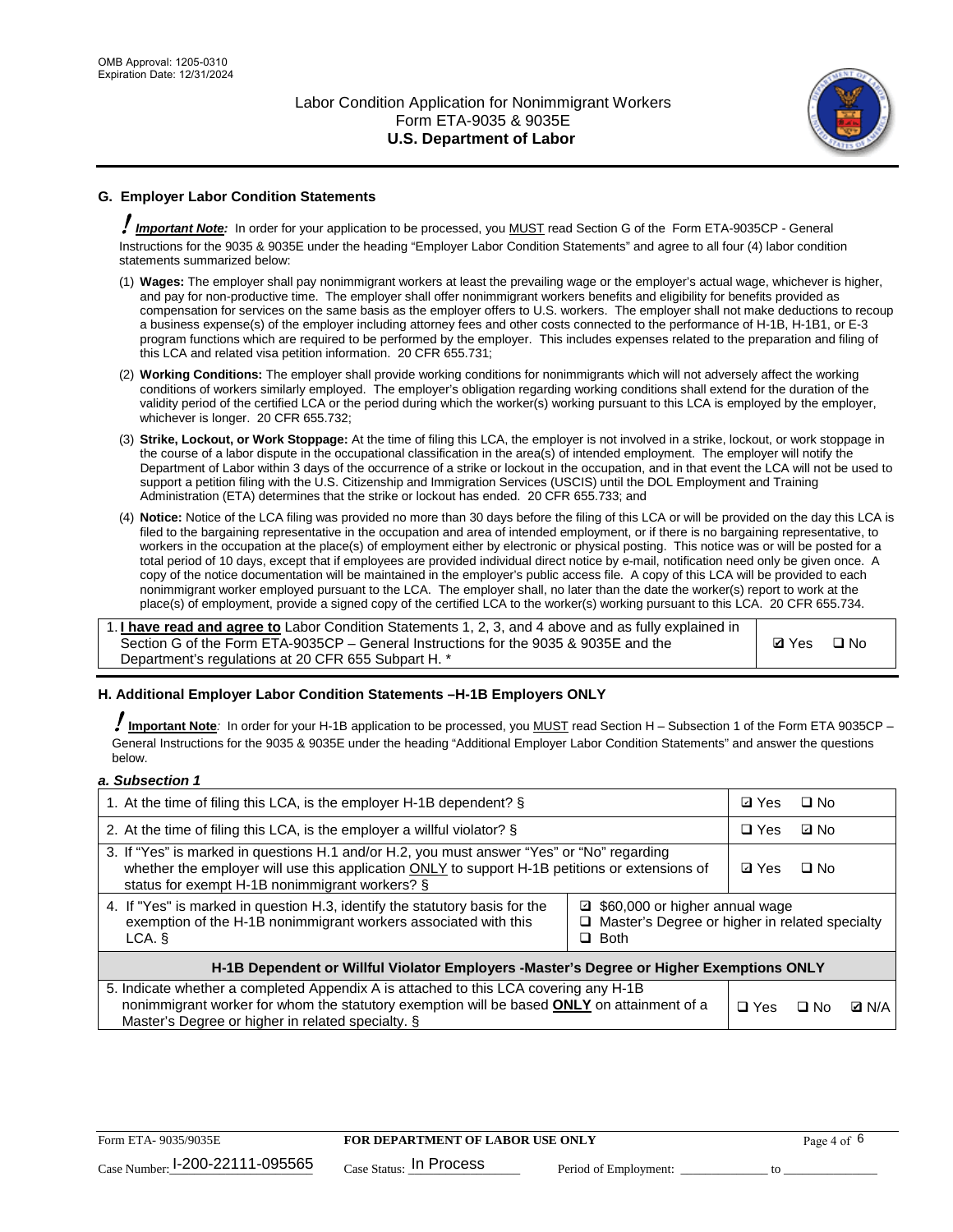

**If you marked "Yes" to questions H.a.1 (H-1B dependent) and/or H.a.2 (H-1B willful violator) and "No" to question H.a.3 (exempt H-1B nonimmigrant workers), you MUST read Section H – Subsection 2 of the Form ETA 9035CP – General Instructions for the 9035 & 9035E under the heading "Additional Employer Labor Condition Statements" and indicate your agreement to all three (3) additional statements summarized below.**

#### *b. Subsection 2*

- A. **Displacement:** An H-1B dependent or willful violator employer is prohibited from displacing a U.S. worker in its own workforce within the period beginning 90 days before and ending 90 days after the date of filing of the visa petition. 20 CFR 655.738(c);
- B. **Secondary Displacement:** An H-1B dependent or willful violator employer is prohibited from placing an H-1B nonimmigrant worker(s) with another/secondary employer where there are indicia of an employment relationship between the nonimmigrant worker(s) and that other/secondary employer (thus possibly affecting the jobs of U.S. workers employed by that other employer), unless and until the employer subject to this LCA makes the inquiries and/or receives the information set forth in 20 CFR 655.738(d)(5) concerning that other/secondary employer's displacement of similarly employed U.S. workers in its workforce within the period beginning 90 days before and ending 90 days after the date of such placement. 20 CFR 655.738(d). Even if the required inquiry of the secondary employer is made, the H-1B dependent or willful violator employer will be subject to a finding of a violation of the secondary displacement prohibition if the secondary employer, in fact, displaces any U.S. worker(s) during the applicable time period; and
- C. **Recruitment and Hiring:** Prior to filing this LCA or any petition or request for extension of status for nonimmigrant worker(s) supported by this LCA, the H-1B dependent or willful violator employer must take good faith steps to recruit U.S. workers for the job(s) using procedures that meet industry-wide standards and offer compensation that is at least as great as the required wage to be paid to the nonimmigrant worker(s) pursuant to 20 CFR 655.731(a). The employer must offer the job(s) to any U.S. worker who applies and is equally or better qualified for the job than the nonimmigrant worker. 20 CFR 655.739.

| 6. I have read and agree to Additional Employer Labor Condition Statements A, B, and C above and |       |           |
|--------------------------------------------------------------------------------------------------|-------|-----------|
| as fully explained in Section H – Subsections 1 and 2 of the Form ETA 9035CP – General           | □ Yes | $\Box$ No |
| Instructions for the 9035 & 9035E and the Department's regulations at 20 CFR 655 Subpart H. §    |       |           |

### **I. Public Disclosure Information**

! **Important Note***:* You must select one or both of the options listed in this Section.

|  | 1. Public disclosure information in the United States will be kept at: * |  |  |  |
|--|--------------------------------------------------------------------------|--|--|--|
|  |                                                                          |  |  |  |

**sqrt** Employer's principal place of business □ Place of employment

### **J. Notice of Obligations**

A. Upon receipt of the certified LCA, the employer must take the following actions:

- o Print and sign a hard copy of the LCA if filing electronically (20 CFR 655.730(c)(3));<br>
Maintain the original signed and certified LCA in the employer's files (20 CFR 655.7
- Maintain the original signed and certified LCA in the employer's files (20 CFR 655.705(c)(2); 20 CFR 655.730(c)(3); and 20 CFR 655.760); and
- o Make a copy of the LCA, as well as necessary supporting documentation required by the Department of Labor regulations, available for public examination in a public access file at the employer's principal place of business in the U.S. or at the place of employment within one working day after the date on which the LCA is filed with the Department of Labor (20 CFR 655.705(c)(2) and 20 CFR 655.760).
- B. The employer must develop sufficient documentation to meet its burden of proof with respect to the validity of the statements made in its LCA and the accuracy of information provided, in the event that such statement or information is challenged (20 CFR 655.705(c)(5) and 20 CFR 655.700(d)(4)(iv)).
- C. The employer must make this LCA, supporting documentation, and other records available to officials of the Department of Labor upon request during any investigation under the Immigration and Nationality Act (20 CFR 655.760 and 20 CFR Subpart I).

*I declare under penalty of perjury that I have read and reviewed this application and that to the best of my knowledge, the*  information contained therein is true and accurate. I understand that to knowingly furnish materially false information in the *preparation of this form and any supplement thereto or to aid, abet, or counsel another to do so is a federal offense punishable by fines, imprisonment, or both (18 U.S.C. 2, 1001,1546,1621).*

| 1. Last (family) name of hiring or designated official *   2. First (given) name of hiring or designated official *   3. Middle initial §<br>Vidyadharan | Saniav           |  |
|----------------------------------------------------------------------------------------------------------------------------------------------------------|------------------|--|
| 4. Hiring or designated official title *<br>Chief Legal Officer                                                                                          |                  |  |
| 5. Signature *                                                                                                                                           | 6. Date signed * |  |

| Form ETA-9035/9035E                         | FOR DEPARTMENT OF LABOR USE ONLY   | Page 5 of 6           |  |
|---------------------------------------------|------------------------------------|-----------------------|--|
| $_{\text{Case Number:}}$ I-200-22111-095565 | $_{\rm Case~S status:}$ In Process | Period of Employment: |  |